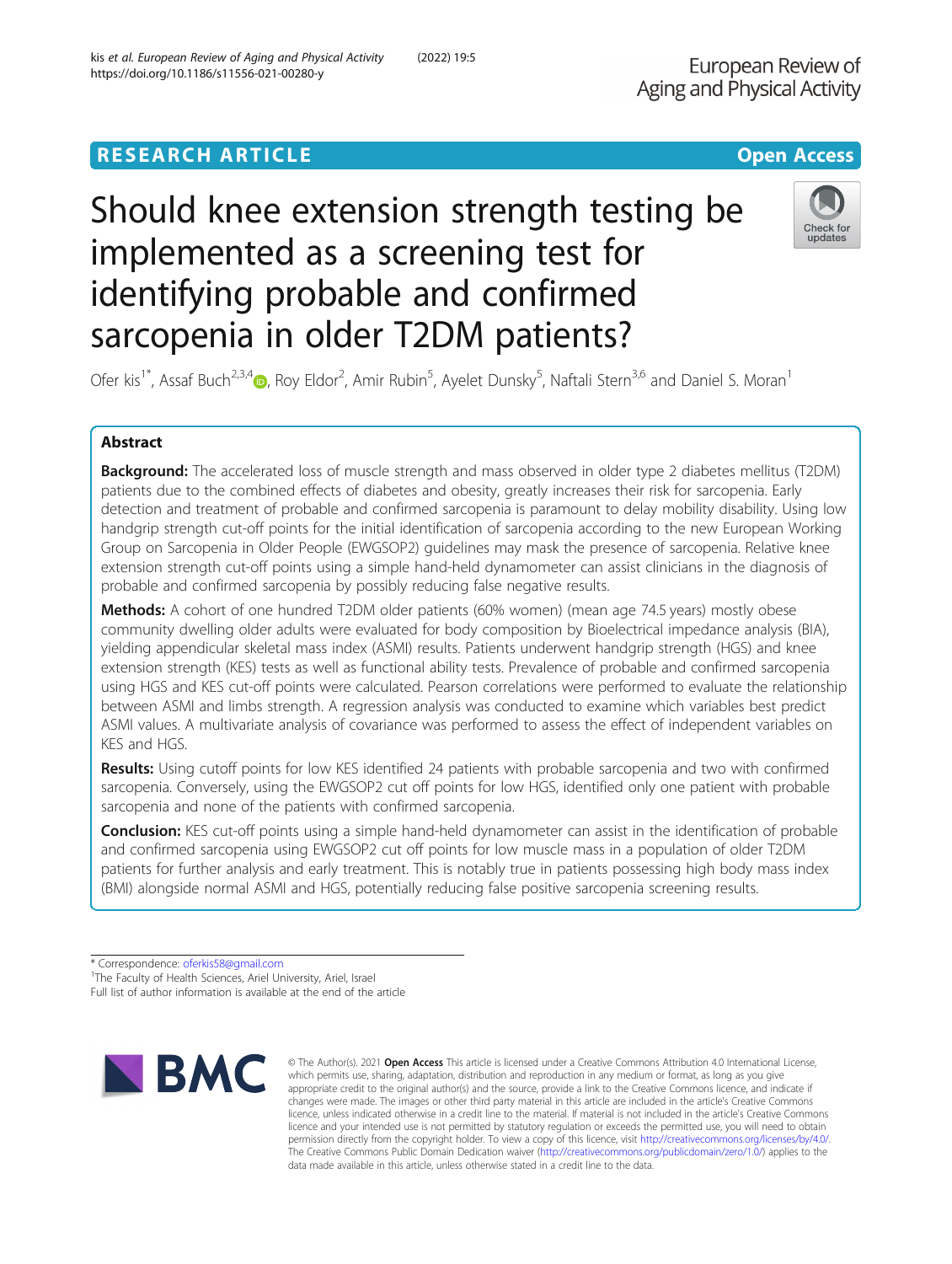Trial registration: ClinicalTrials.gov PRS: [NCT03560375.](https://clinicaltrials.gov/ct2/show/NCT03560375) Last registration date (last update): 06/06/2018. The trial was a-priori registered before actual recruitment of subjects.

Keywords: Appendicular skeletal mass index, Handgrip strength, Older adults, Knee extension strength, Sarcopenia, Type 2 diabetes

## Introduction

The prevalence of diabetes in the US is steadily increasing, reaching 26.8% (14% in men and 12% in women) among adults aged 65 years or older [[1\]](#page-8-0). The estimated global diabetes prevalence is 19.3%, with North America and the Caribbean possessing the highest regional diabetes prevalence of 27% [[2\]](#page-8-0). Type 2 diabetes mellitus (T2DM) is associated with an accelerated reduction in muscle mass  $[3]$  $[3]$  $[3]$ , strength  $[4]$  $[4]$  function  $[5]$  $[5]$ , disability  $[6]$  $[6]$ and frailty [[7\]](#page-9-0), resulting in reduced autonomy and an increased burden on public health care systems [\[8\]](#page-9-0).

Sarcopenia, characterized by a progressive loss of skeletal muscle mass, strength, and functional abilities [[9\]](#page-9-0) is a common complication in older patients with T2DM [[10,](#page-9-0) [11\]](#page-9-0), further increasing their risk for functional decline [[12\]](#page-9-0), and physical disability [\[13\]](#page-9-0). Compared to the general older population, studies evaluating sarcopenia in older T2DM patients are scarce with prevalence rates varying greatly, ranging from 7 to 29.3% [\[14](#page-9-0)]. This disparity is attributed mainly to variations between populations, variations in quantitative evaluation methods, as well as different diagnostic criteria [[14,](#page-9-0) [15\]](#page-9-0).

The European Working Group on Sarcopenia in Older People (EWGSOP2) recently updated its original algorithm for "sarcopenia case-finding". Muscle strength rather than muscle mass has become the main criteria for diagnosis termed "probable sarcopenia" as muscle strength is the most reliable measure of muscle function [[16\]](#page-9-0). Sarcopenia is further confirmed by the additional detection of a low muscle mass measurement. The EWGSOP advises the use of either the chair rise test, but preferably the use of a handgrip strength test (HGS), due to it its association with functional limitations, and ease of administration in clinical settings.

Older patients with T2DM typically experience a significant loss of lower body strength [\[17](#page-9-0)–[19](#page-9-0)] which is associated with a deteriorating health status [[20\]](#page-9-0), impaired mobility [\[21\]](#page-9-0) and loss of autonomy [[22](#page-9-0)]. Isometric knee extension strength testing (KES) using a relatively inexpensive hand-held dynamometer has been found to be valid and reliable in assessing lower body muscle strength with a moderate to high correlation to isokinetic measurements (considered to be the gold standard method) [[23](#page-9-0)–[25](#page-9-0)],especially in older populations [\[26](#page-9-0)]. Furthermore, KES has been found to be superior to HGS as an indicator of muscle dysfunction in patients with T2DM [[27](#page-9-0)]. Due to the increased adiposity often accompanying T2DM older patients, it is recommended that knee extension strength relative to bodyweight should be measured as it better relates to low mobility than absolute strength scores [[28](#page-9-0)].

Due to the importance in the early detection and treatment of probable [\[29](#page-9-0)] and confirmed sarcopenia, we aim to identify the most appropriate screening strength test by comparing the prevalence of sarcopenia by the use of relative KES to absolute HGS measurements in older patients with T2DM. To this end, we evaluated the association between KES and HGS to appendicular skeletal mass index (ASMI), and the prevalence of low-test scores of sarcopenia parameters and common physical performance screening tests.

## **Methods**

## Study design

The present investigation is an analysis of baseline measurements of patients enrolled in a randomized clinical trial, which investigated the efficacy of resistance strength training, pharmacotherapy (empagliflozin), and a diet intervention (vegetarian), on the prevention of sarcopenia and/or frailty [\[30](#page-9-0)]. The analysis presented here in, is a cross-sectional analysis.

#### Subjects' characteristics

Overall, 100 older (≥65 years) male and female T2DM patients, diagnosed in accordance with the American Diabetes Association guidelines were recruited in the original study and their baseline data is presented in the current study (Table [1](#page-2-0)). The subjects were patients of the various out-patient clinics at the institute of Endocrinology, Metabolism, and Hypertension (IEMH), Tel-Aviv Sourasky Medical Center (TASMC). Eligible patients passed a physician interview and physical examination. A comprehensive survey which included health status, lifestyle as well as physical activity habits were filled in by the patients. The main Inclusion criteria included: Performing ≤2 days a week of any leisure aerobic physical activity, walking independently either with or without an assistance device and HbA1C ≥6.5% to ≤8%. Exclusion criteria included: performing any resistance training within the past six months, the use of anabolic or catabolic steroid agents, severe peripheral neuropathy, end-stage renal failure, history of stroke, myopathy, motor functional disorders and treatment with SGLT-2 inhibitors. The recruitment process as well as the complete eligibility criteria are described in detail elsewhere [\[30](#page-9-0)].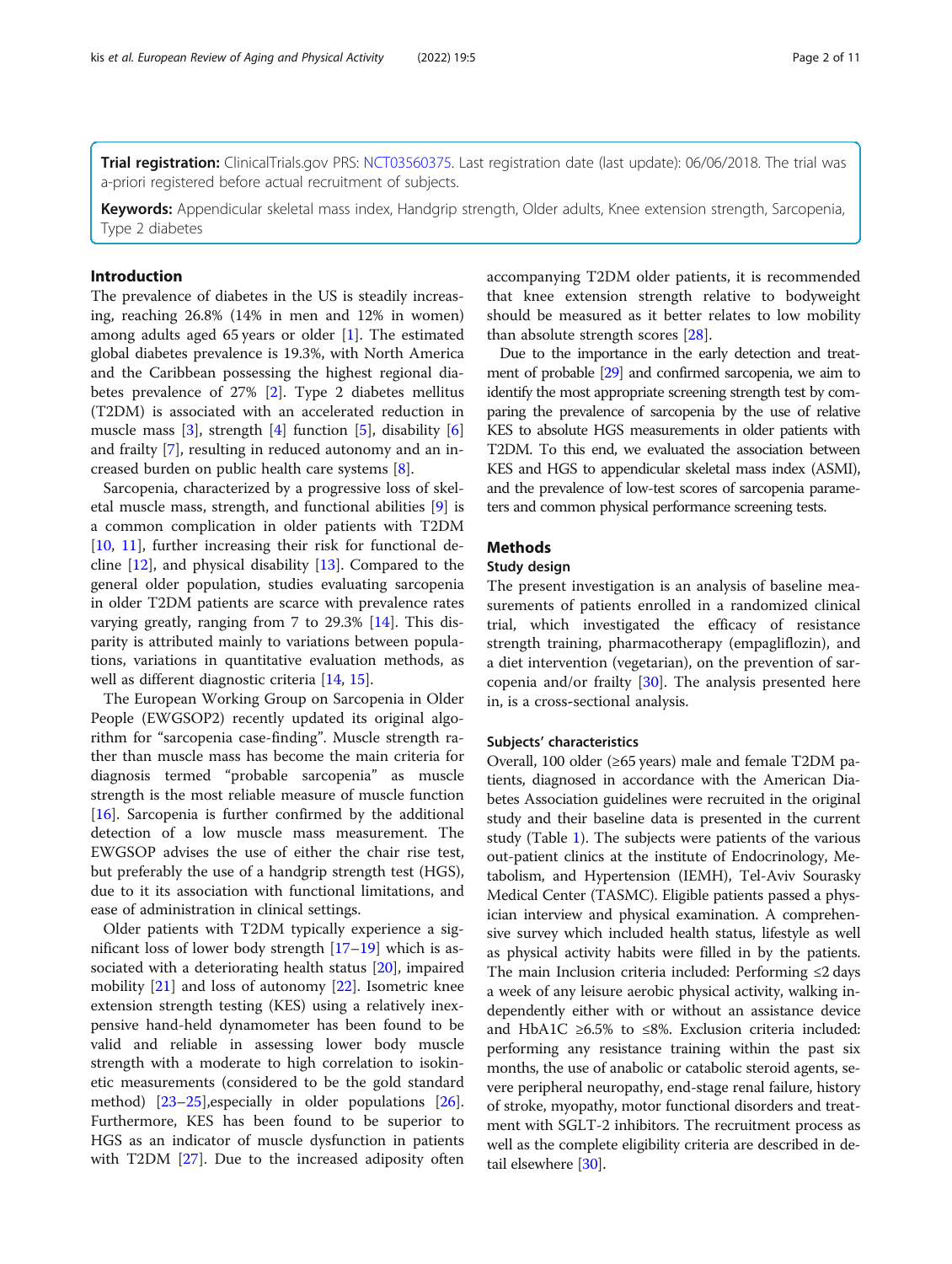#### <span id="page-2-0"></span>Table 1 Participants characteristics

| <b>Variables</b>                                                       | Men $(n = 40)$   | Women $(n = 60)$   | Total $(n = 100)$ |
|------------------------------------------------------------------------|------------------|--------------------|-------------------|
| Anthropometric measurements                                            |                  |                    |                   |
| Age (years)                                                            | $70.5 \pm 4.2$   | $70.4 \pm 5.0$     | $70.5 \pm 4.6$    |
| height (cm)                                                            | $172 \pm 6.1$    | $158 \pm 4.5$      | $1.63\pm0.1$      |
| Weight (kg)                                                            | $94.8 \pm 16.4$  | $78.3 \pm 14.2$    | $84.7 \pm 17.3$   |
| WC (cm)                                                                | $113.5 \pm 13.7$ | $106.6 \pm 13.6$   | $109.2 \pm 14$    |
| Body Mass Index (kg/m2)                                                | $31.1 \pm 5.6$   | $31.4 \pm 6.1$     | $31.6 \pm 5.9$    |
| Lean body mass leg (kg)                                                | $9.18 \pm 1.35$  | $6.3 \pm 0.87$     | $7.35 \pm 1.7$    |
| Lean body mass arm (kg)                                                | $3.64 \pm 0.53$  | $2.37 \pm 0.46$    | $2.84 \pm 0.7$    |
| ASMI (kg/m2)                                                           | $8.55\pm0.9$     | $6.90\pm0.9$       | $7.52 \pm 1.2$    |
| ASM (kg)                                                               | $25.3 \pm 3.36$  | $17.1 \pm 4.9$     | $20.36 \pm 4.2$   |
| Fat mass (%)                                                           | $36.4 \pm 6.7$   | $43.8 \pm 5.8$     | $40.8 \pm 6.2$    |
| Strength and functional measurements                                   |                  |                    |                   |
| KES (kg)                                                               | $37.58 \pm 8.0$  | $24.0 \pm 5.6$     | $29.2 \pm 9.4$    |
| KES/weight (kg/kg)                                                     | $0.39 \pm 0.07$  | $0.31 \pm 0.06$    | $0.34 \pm 0.1$    |
| HGS (kg)                                                               | $40.06 \pm 6.83$ | $24.97 \pm 4.3$    | $31 \pm 9.2$      |
| HGS/weight (kg/kg)                                                     | $0.44 \pm 0.1$   | $0.33 \pm 0.07$    | $0.37 \pm 0.1$    |
| <b>Clinical Data</b>                                                   |                  |                    |                   |
| Obesity: BMI > 30 (%)                                                  | 65.0             | 55.0               | 59                |
| Obesity: WC > 102 cm men (%) > 88 cm women (%)                         | 87.5             | 96.6               | 93                |
| Obesity: $> 1$ SD than mean reference values of % fat (%) <sup>1</sup> | 77.5             | 65                 | 70                |
| Diabetes duration (years)                                              | $12.3 \pm 10.1$  | $13.7 \pm 8.8$     | $13.37 \pm 9.4$   |
| Diabetes > 10 years (%)                                                | 58.7             | 67.8               | 64                |
| HbA1c (%)                                                              | $7.63 \pm 1.3$   | $7.34 \pm 0.9$     | $7.46 \pm 1.14$   |
| Neuropathy (%)                                                         | 12.5             | 17.0               | 15.2              |
| Nephropathy (%)                                                        | 15.0             | 6.8                | 10.1              |
| Retinopathy (%)                                                        | 7.7              | 8.8                | 8.3               |
| H <sub>D</sub> (% )                                                    | 10.6             | 5.3                | 7.4               |
| CHF (%)                                                                | 5.2              | ÷                  | $\overline{2}$    |
| Hypertension (%)                                                       | 56.5             | 54.3               | 55.2              |
| Statin use (%)                                                         | 64.1             | 52.6               | 57.1              |
| Polypharmacy (> 8 med's)                                               | 25               | 30                 | 28                |
| Low vitamin $D < 25$ ng/mL (%)                                         | 43.3             | 43.6               | 43.4              |
| Physical performance                                                   |                  |                    |                   |
| Gait speed (m/s')                                                      | $1.09 \pm 0.2$   | $1.08 \pm 0.18$    | $1.08 \pm 0.19$   |
| Timed up & go (s')                                                     | $10.6 \pm 1.7$   | $10.87 \pm 2.16$   | $10.76 \pm 2.0$   |
| Chair stands 30 s'                                                     | $11.28 \pm 1.8$  | $10.6 \pm 2.9$     | $10.99 \pm 2.35$  |
| 2 Min' walk Test (m')                                                  | $172 \pm 25.9$   | $158.37 \pm 23.65$ | $163.7 \pm 25.3$  |

Abbreviations: ASM Appendicular Skeletal Mass, ASMI Appendicular Skeletal Mass Index, BMI Body Mass Index, CHF Chronic Heart Failure, HGS Hand Grip Strength, IHD Ischemic Heart Disease, KES Knee Extension Strength, WC Waist Circumference

1-According to normative data published [[35\]](#page-9-0)

## Muscle quantity and anthropometry

Body composition measurements were obtained through direct segmental multi-frequency bioelectrical impendence analysis (BIA) technique method (InBody 770 body composition analyzer, InBody Co., Ltd, Seoul,

Korea), by the same technician throughout the study. Measurements included body weight (BW), total and segmental (both legs, trunk, and both arms) skeletal muscle mass, fat mass and % body fat. The In-Body 770 is a valid tool for the assessment of total body and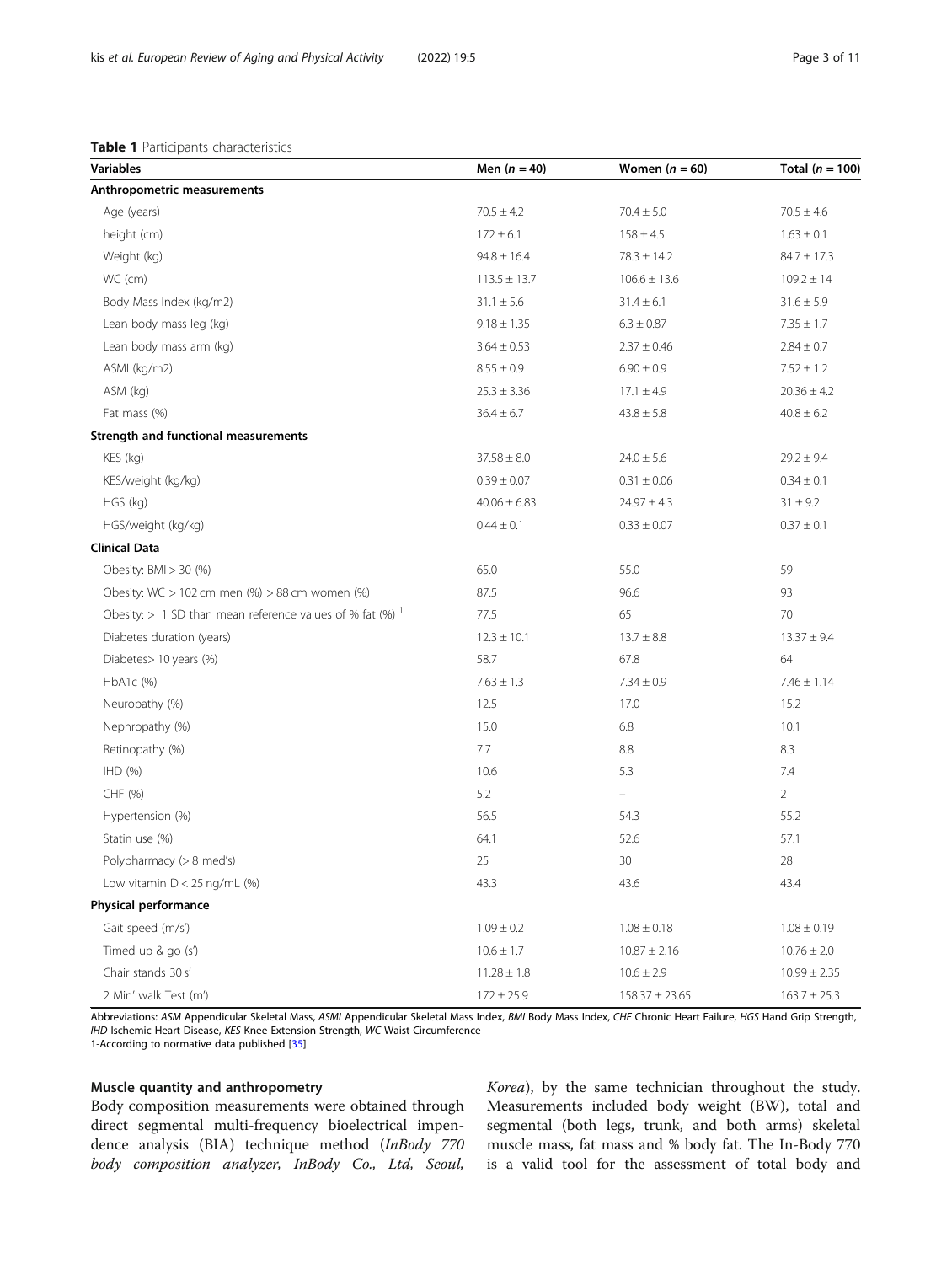segmental body composition [\[31](#page-9-0)]. Height was measured electronically to the nearest 0.1 cm, and body mass index (BMI) was calculated. Waist circumference (WC) was measured using a designated tape measure. ASMI was calculated by adding the sum skeletal masses of both arms and legs divided by height squared using the BIA technique [[31](#page-9-0)]. Low muscle mass was defined according to the EWGSOP2 as ASMI < 7.0 kg/m<sup>2</sup> in men and < 5.5 kg/m<sup>2</sup> in women [[16\]](#page-9-0).

### Muscle strength assessment

Upper body muscle strength was assessed by a handgrip strength test using a hand-held dynamometer (Jamar<sup>®</sup> Sammons Preston Rolyan, Chicago, Illinois, USA). Subjects were seated in the upright position with the arm along their side, the elbow bent at 90° with the arm supported horizontally by a tester and feet firmly planted on the floor. The width of the dynamometer handle was adjusted to fit the size of the hand (generally using the second smallest grip). One orientation trial was performed for each hand before three trials alternating between arms were performed. The highest of the six measurements was recorded [[32\]](#page-9-0). All trials were separated by a pause of 60 s. Low muscle strength was defined in accordance to the revised EWGSOP2 guidelines as HGS < 27 kg in men and < 16 kg in women  $[16]$  $[16]$ .

Lower body muscle strength was assessed by an isometric KES test using a hand-held dynamometer (hydraulic Push-Pull Dynamometer Baseline® evaluation industries). KES tests using a hand-held dynamometer, have been found to possess both high interrater and intrarater reliability (ICC  $\geq$  0.95 and ICC = 0.948, respectively) [[33\]](#page-9-0). Participants were asked to sit with their lower legs over the end of a standard examination table, with hips and knees flexed to 90°, and to perform a maximal isometric contraction with the tester's encouragement. To increase the test's validity and reliability, the examiner stabilized himself against the subject's knee extension by positioning one knee on the floor and the other foot against a wall. The dynamometer was placed on the anterior part of the lower leg, just above the talotibial joint line, making sure the subject felt no pain, for maximum muscular contraction. A preliminary orientation test was performed on each leg prior to the execution of three 5 s maximal effort measurements, alternating between legs. A minimum pause of 60 s separated between trials and the highest of the six measurements was recorded [\[23\]](#page-9-0). Testing procedures, especially hip and knee joint angles were strictly enforced throughout the test. Also, to avoid patient discomfort, a thin foam was placed between the point of the application of the dynamometer and the skin of the patient's leg. Low muscle strength was defined as the relative KES of KES/BW)  $\leq$  0.34 kg/bw for men and  $\leq 0.24 \text{ kg/bw}$  for women (low scores were

determined as 1 SD' below average scores found in a healthy older adult population,  $n = 700$  [\[34\]](#page-9-0).

## Physical performance assessment 4-m gate speed

Patients were asked to walk a 4-m distance at their regular pace. The tester used a hand-held stopwatch to record patients' completion times. Patients performed one orientation trial before performing two tests and the averaged time was computed. To covert test completion times to gate speed in meters/second (m/s), completion times were divided by 4 (meters). An impaired physical performance was considered a gait speed of 5 s or above corresponding to gait speed of  $\leq 0.8$  m/s [\[16](#page-9-0)].

#### Timed up and go test (TUG)

Patients were seated in an armchair with a seat height of  $\sim$  44 cm and were timed on their ability to stand up from the chair, walk a 3-m course, turn safely around the cone, walk back, and sit down again (in seconds). The patients performed one preliminary trial before an actual test. A TUG test time of ≥20 s was indicative of impaired physical performance [\[16\]](#page-9-0).

All muscle strength and physical performance assessments were performed by the same researcher throughout the study. Table [2](#page-4-0) summarizes the EWGSOP1–2 guidelines defining cut-offs used to determine sarcopenia.

#### Statistical analysis

Study population characteristics are reported as mean values and standard deviations for continuous variables and percentages for categorical variables. Pearson correlations were calculated to evaluate the correlation between muscle mass (ASMI) and muscle strength (KES and HGS), as well as between muscle strength and measures of obesity (BMI, WC, body fat %) (Table [3\)](#page-4-0). A regression analysis using two blocks was conducted to examine which independent variable best predicts ASMI values. In the first block sex and weight were inserted as independent variables to control on the main characteristics of ASMI, using the enter method. The second block contained HGS, KES, vitamin D, HbA1c, performing physical activity, age, years of diabetes, and polypharmacy as independent variables to find which variable significantly influences ASMI after controlling for covariates, as well as the proportion of the predicted variance  $(R<sup>2</sup>)$  of ASMI, explained by the independent variables. We used the stepwise method, where at each step, the independent variable with the highest effect on the dependent variable entered the equation (if its  $p$ -value was < 0.05). The effect of these variables (including sex) on KES and HGS were examined in a multivariate analysis of covariance (MANCOVA).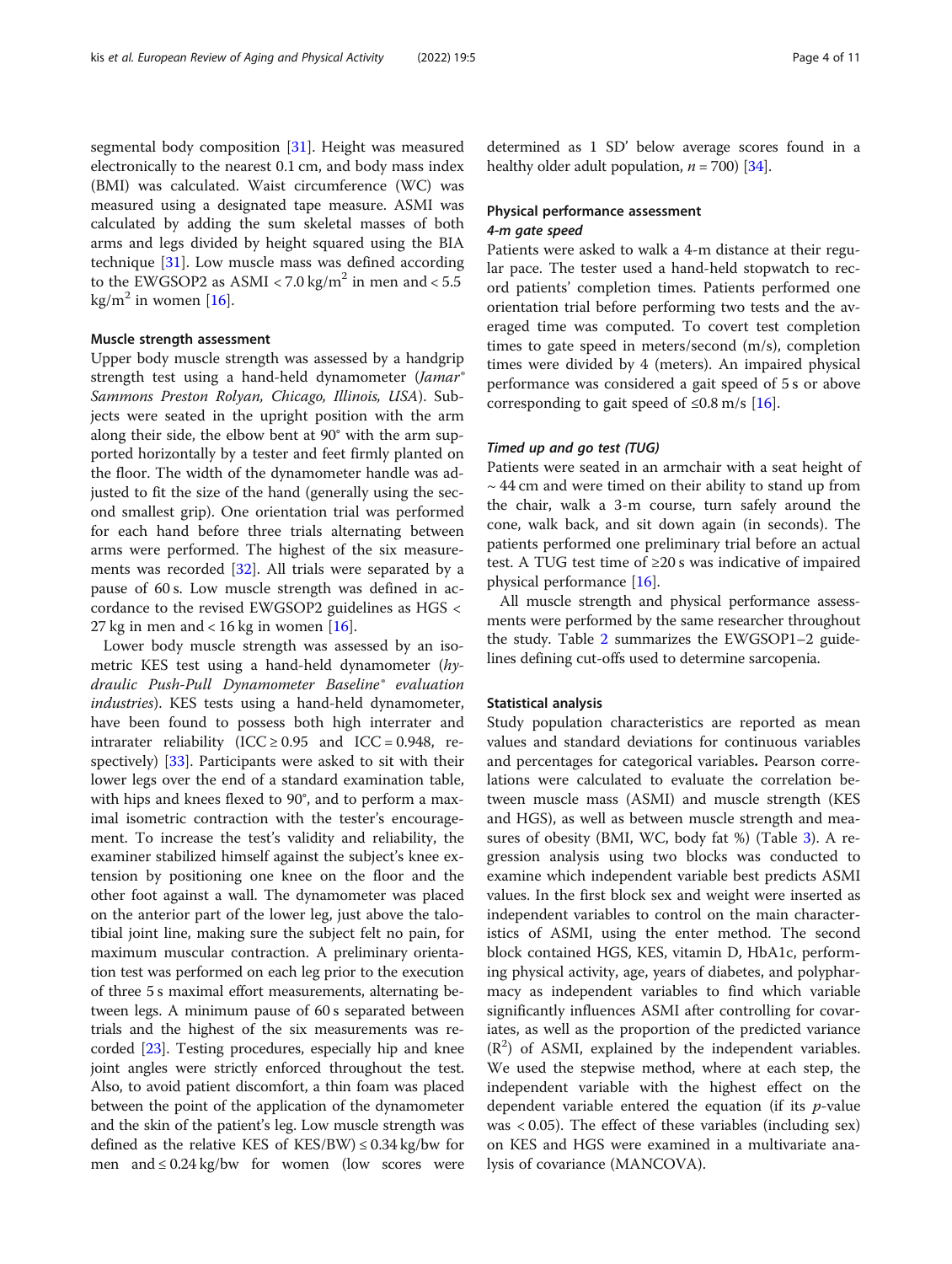## <span id="page-4-0"></span>Table 2 EWGSOP1 vs EWGSOP2 sarcopenia cut-off values & operational definitions

| <b>EWGSOP1 Cut-off points</b> |                                     |                                    | <b>EWGSOP2 cut-off points</b> |                                     |  |
|-------------------------------|-------------------------------------|------------------------------------|-------------------------------|-------------------------------------|--|
| Parameter                     | Men                                 | Women                              | Men                           | Women                               |  |
| Gait speed                    | $< 0.8$ m/s                         |                                    | $< 0.8$ m/s                   |                                     |  |
| <b>HGS</b>                    | $<$ 30 kg                           | $<$ 20 kg                          | $<$ 27 kg                     | $<$ 16 kg                           |  |
| <b>ASMI</b>                   | $<$ 7.25 kg/m <sup>2</sup>          | $< 5.67$ kg/m <sup>2</sup>         | $<$ 7 kg/m <sup>2</sup>       | $< 5.5$ kg/m <sup>2</sup>           |  |
| <b>EWGSOP1</b> definitions    |                                     |                                    | <b>EWGSOP2 definitions</b>    |                                     |  |
| Pre/Probable Sarcopenia       | l ow ASMI                           |                                    | Low HGS                       |                                     |  |
| Confirmed Sarcopenia          |                                     | Low ASMI + Low HGS/ low Gait speed |                               | Low HGS + Low ASML                  |  |
| Severe Sarcopenia             | Low ASMI + Low HGS + low Gait speed |                                    |                               | Low HGS + Low ASMI + Low Gait speed |  |

Abbreviations: ASMI Appendicular Skeletal Mass Index, EWGSOP1 European Working Group on Sarcopenia in Older People 1, EWGSOP2 European Working Group on Sarcopenia in Older People 2, HGS Hand Grip Strength

## Results

## Participant's characteristics

## Clinical characteristics

100 older patients with T2DM (40 men, 60 women) are listed in Table [1](#page-2-0). Mean age was  $70.5 \pm 4.6$  years, mean HbA1c was  $7.47 \pm 1.14$  and BMI  $31.7 \pm 5.95$  kg/m<sup>2</sup>. The prevalence of overweight (BMI  $25.0-29.99 \text{ kg/m}^2$ ) and obesity  $(BMI > 30 \text{ kg/m}^2)$  in our cohort was 92.5 and 65% in men, and 88 and 55% in women, respectively. The prevalence of central obesity as defined by waist circumference (men≥102 cm and women≥88 cm) was observed in 87.5 and 96.4% of men and women, respectively.

## Muscle and functional characteristics

Main mean values were (men vs women): ASMI (8.55 ± 0.9 vs  $6.90 \pm 0.9$  kg/m<sup>2</sup>), KES  $(37.58 \pm 8.0$  Kg vs  $24.0 \pm 5.6$ Kg) and HGS (40.06  $\pm$  6.83 vs 24.97  $\pm$  4.3 Kg). The prevalence of low skeletal mass defined by EWGSOP2's ASMI cut-off points for low muscle mass was 7.5% in men and

Table 3 Correlations table (between sarcopenia parameters and anthropometric measurements)

| Variable          | Men                       | Women                     |
|-------------------|---------------------------|---------------------------|
| KES / ASMI        | $r = 0.55$ , $p < 0.001$  | $r = 0.55$ , $p < 0.001$  |
| HGS / ASMI        | $r = 0.058$ , $p = 0.721$ | $r = 0.14$ , $p = 0.157$  |
| KES / BMI         | $r = 0.45$ , $p = 0.004$  | $r = 0.51, p < 0.001$     |
| HGS / BMI         | $r = 0.133$ , $p = 0.41$  | $r = 0.03$ , $p = 0.82$   |
| KES / body weight | $r = 0.414$ , $p = 0.007$ | $r = 0.5$ , $p < 0.001$   |
| HGS / body weight | $r = 0.0, p = 0.97$       | $r = 0.038$ , $p = 0.814$ |
| KES / body fat %  | $r = 0.22$ , $p = 0.19$   | $r = 0.37, p = 0.004$     |
| HGS / body fat %  | $r = -0.26$ , $p = 0.1$   | $r = -0.151$ , $p = 0.25$ |
| KES / WC          | $r = 0.32$ , $p = 0.049$  | $r = 0.38$ , $p = 0.002$  |
| HGS / WC          | $r = -0.17$ , $p = 0.27$  | $r = 0.05$ , $p = 0.68$   |
| KES / height      | $r = 0.05$ , $p = 0.74$   | $r = -0.05$ , $p = 0.69$  |
| HGS / height      | $r = 0.36, p = 0.02$      | $r = 0.32, p = 0.01$      |

Abbreviations: ASMI Appendicular Skeletal Mass, BMI Body Mass Index, HGS Hand Grip Strength, KES Knee Extension Strength, WC Waist Circumference

10% in women. Slow gait speed was found in 7.5% of men ( $n = 3$ ) and 6.7% of women ( $n = 4$ ). Low TUG scores were found in [1](#page-2-0).7% of women  $(n = 1)$  (see Table 1 for EWGSOP1 &2 cut-off points).

Prevalence of probable and confirmed sarcopenia using HGS and KES cut-off points, low ASMI and low physical abilities (see Table [4](#page-5-0) and Fig. [1](#page-5-0) for prevalence of sarcopenia) **Handgrip** 

According to EWGSOP2 Probable sarcopenia, defined by low HGS was identified in only one patient (woman). Confirmed sarcopenia by low HGS and low muscle mass, was not identified in any of our patients.

According to EWGSOP1 Pre-sarcopenia was identified in 10% of patients (three men and seven women). Sarcopenia, defined by low muscle mass and low HGS was identified in one patient (one woman).

#### Knee extension

According to EWGSOP2 Probable sarcopenia defined by relative KES was identified in 25% of patients (13 men and 12 women). Confirmed sarcopenic was identified in 3% of patients (two men and one woman). Severe sarcopenia was identified in one patient (man).

#### According to EWGSOP1

Pre-sarcopenia, defined by low muscle mass was identified in 10% of patients (three men and seven women). Sarcopenia defined by low muscle mass and low relative KES was identified in 4% of patients (two men and two women). Severe sarcopenia was identified in one patient (man).

### Physical performance

The prevalence of patients with low physical performance (gait speed) concurrently possessing low relative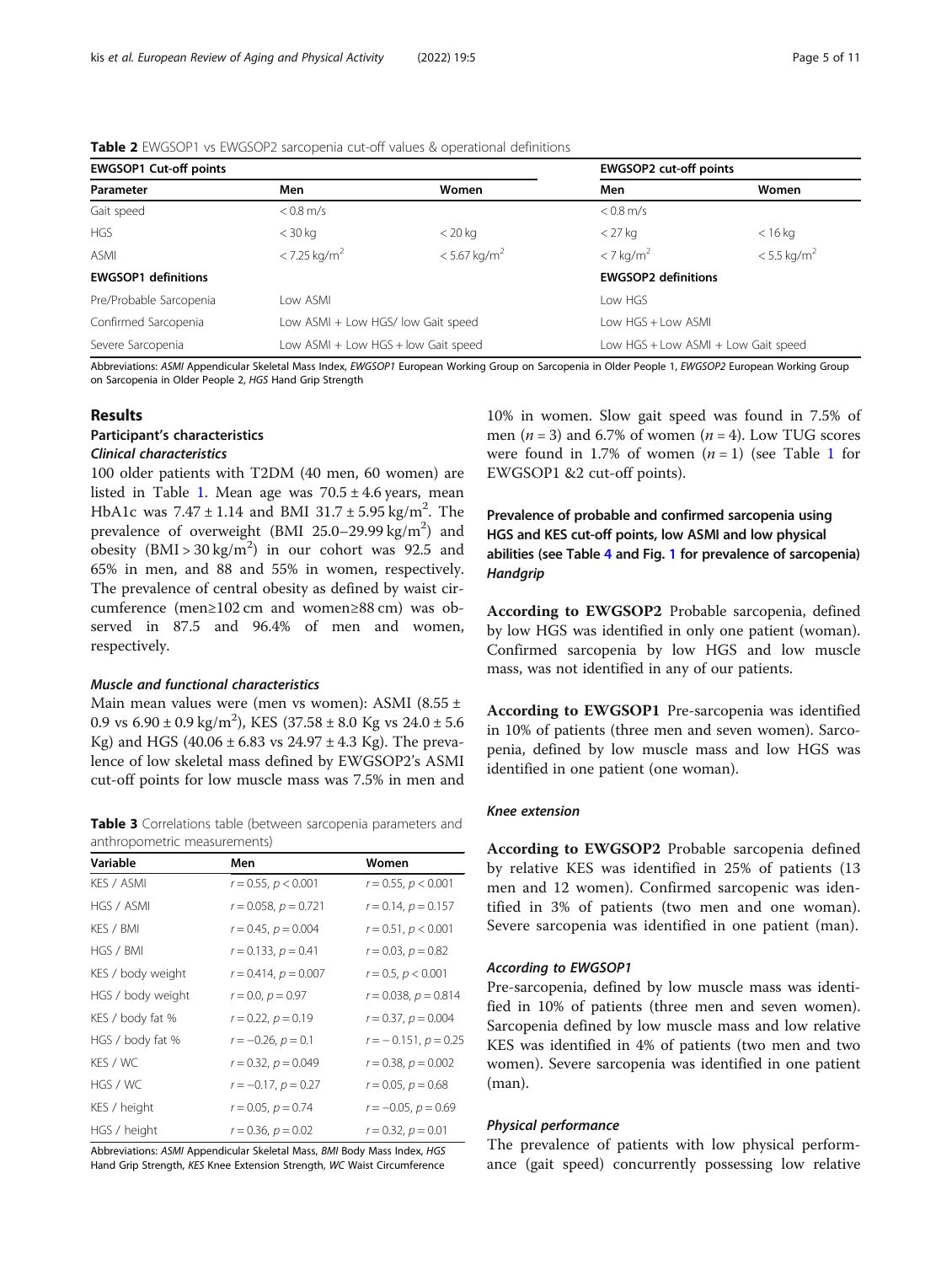<span id="page-5-0"></span>

| Sarcopenia status | Sarcopenia parameter | <b>EWGSOP1</b>             |
|-------------------|----------------------|----------------------------|
| Probable          | Low ASMI             | 3 men, 7 women (3, 7%)     |
| Confirmed         | Low ASMI + Low HGS   | 1 woman (1%)               |
| Confirmed         | Low ASMI + Low KES   | 2 men, 2 women (2, 2%)     |
| Sarcopenia status | Sarcopenia parameter | <b>EWGSOP2</b>             |
| Pre sarcopenia    | Low HGS              | none                       |
| Pre sarcopenia    | Low KES              | 13 men, 12 women (13, 12%) |

Abbreviations: ASMI Appendicular Skeletal Mass Index, EWGSOP1 European Working Group on Sarcopenia in Older People 1, EWGSOP2 European Working Group on Sarcopenia in Older People 2, HGS Hand Grip Strength, KES Knee Extension Strength

KES was found in 66% ( $n = 3$ ) and 75% ( $n = 4$ ) of men and women respectively.

## Correlations of KES and HGS to ASMI Pearson correlation coefficients

KES scores were found to have a moderate correlation to ASMI in men  $(r = 0.551 \, p < 0.001, n = 38)$ , (Fig. [2a](#page-6-0)) and women  $(r = 0.551, p < 0.001, n = 60)$ , (Fig. [2b](#page-6-0)). Conversely, HGS was not found to correlate to ASMI in either men  $(r = 0.058, p = 0.721, n = 40)$  (Fig. [2c](#page-6-0)) nor women ( $r = 0.139$ ,  $p = 0.157$ ,  $n = 60$ ), (Fig. [2](#page-6-0)d). Also, KES but not HGS was found to have a moderate correlation with BMI ( $r = 0.45$ ,  $p = 0.004$ ;  $r = 0.51$ ,  $p < 0.001$ ) and a weak correlation with BW ( $r = 0.41$ ,  $p = 0.007$ ;  $r = 0.5$ ,  $p < 0.001$ ) and WC ( $r = 0.32$ ,  $p = 0.049$ ;  $r = 0.38$ ,  $p < 0.002$ ) in men and women respectively. Body fat % had a weak correlation only to KES and only in women  $(r = 0.37, p < 0.001)$ . HGS was found to possess a weak correlation to body weight in the total cohort  $(r = 0.41, p < 0.001)$ . Height showed a weak correlation to HGS but not to KES in both men ( $r =$ 0.36,  $p = 0.02$ ) and women ( $r = 0.32$ ,  $p = 0.01$ ), respectively (Table [3](#page-4-0)). (Interpretation of the Pearson's correlation coefficients: 0.00 to 0.25 very weak; 0.26 to 0.49 weak; 0.50 to 0.69 moderate; 0.70 to 0.89 strong; 0.90 to  $1.00$  very strong)  $[36]$  $[36]$ .

### Multivariate analysis

We conducted a linear regression analysis with two blocks to predict the ASMI. In the first block sex and weight were inserted as independent variables to control on the main characteristics of the ASMI, using the enter

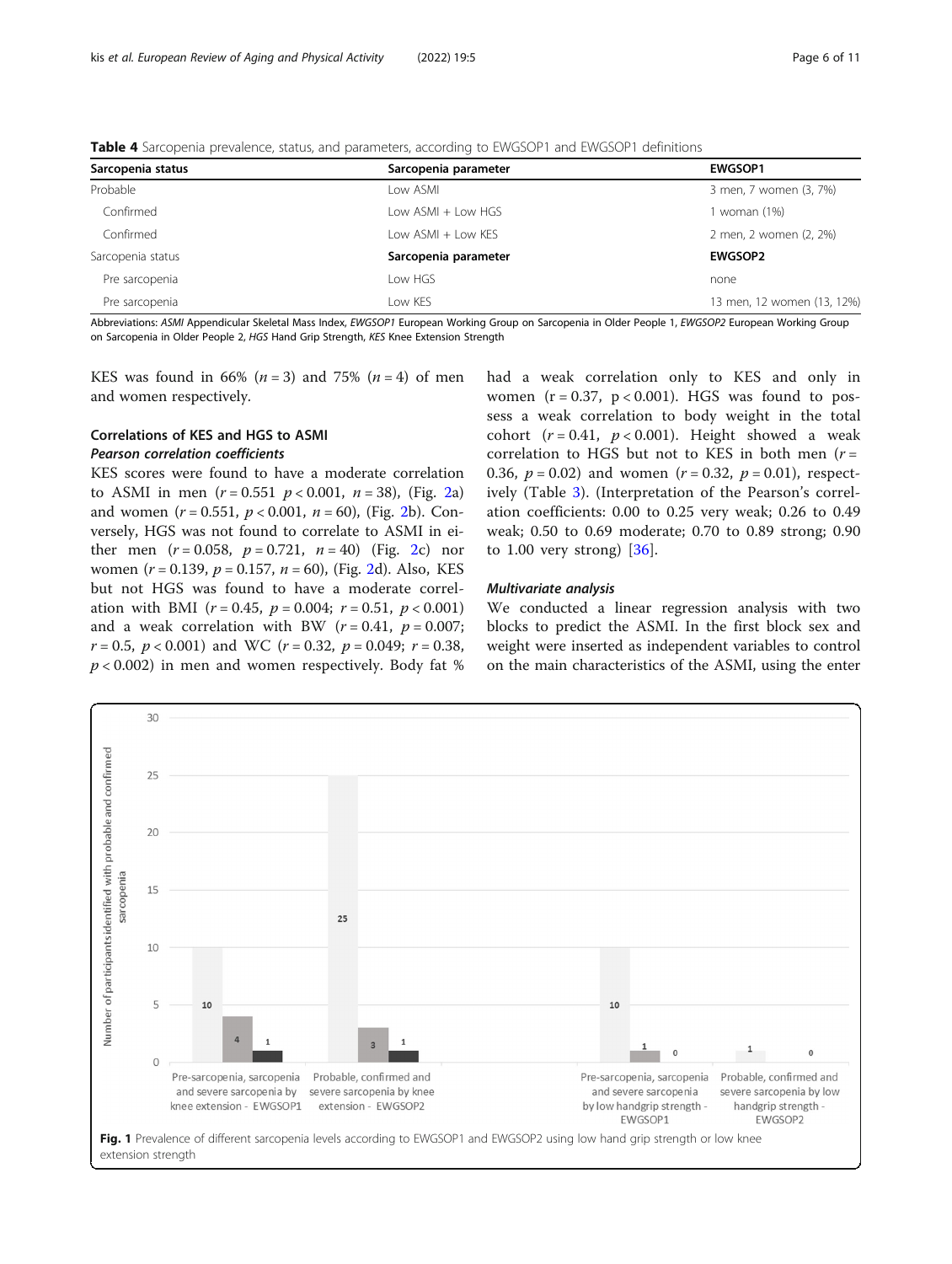conducting physical activity, age, duration of T2DM and number of medications as independent variables to find which variable significantly influences ASMI after controlling for the covariates (sex and weight). At each step, the independent variable not in the equation possessing the smallest probability of F was entered, if its p-value in the model was < 0.05. In the first block, regression analysis revealed that 87.8% of the predicted variance  $(R^2)$  of the ASMI was explained by sex and weight. In the second block, KES was the only variable that entered the model, meaning that after clearing the common variance with sex and weight, HGS (beta in =0.053,  $p = 0.459$ ), vitamin D levels (beta in =  $-0.034$ ,  $p = 0.373$ ), HbA1c (beta in =  $-0.006$ ,  $p = 0.875$ ), physical activity (beta in =  $-0.063$ ,  $p = 0.091$ ), age (beta in =0.042,  $p = 0.281$ ), duration of T2DM (beta in =  $-0.008$ ,  $p = 0.858$ ), and polypharmacy (beta in =  $-0.011$ ,  $p = 0.770$ ) were not correlated with ASMI. The final model revealed that 88.2% of the predicted variance  $(R^2)$  of ASMI could be explained by weight, sex, and KES ( $p < 0.001$ ) (Table [5](#page-7-0)). The correlation matrix with regression variables can be found in supplementary files.

method. In the second block the stepwise method was used, containing HGS, KES, vitamin D levels, HbA1c,

## The effect of independent variables on knee extension strength and handgrip strength

A MANCOVA test was used to examine the association between groups of high and low values of weight (<mean weight), age  $(< 75)$ , HbA1c  $(< 7.5)$ , years with T2DM  $(<$ 10), Vitamin D levels  $( $25$ ), polypharmacy ( $\geq 8$ ) and$ physical activity (yes / no), as independent variables with sex as covariant, to KES and HGS as dependent variables (Table [6\)](#page-7-0). There was a statistically significant difference in KES and HGS based on the weight and years with T2DM. Univariate ANOVAs revealed weight was only associated with KES (F = 6.59,  $p < 0.05$ ), but not with HGS ( $F = 0.009$ , NS). Meaning, participants with higher weight had higher KES. Moreover, ANOVAs indicated that both KES and HGS were significantly correlated to duration of T2DM ( $p < 0.01$ ), ( $p < 0.05$ ). Participants with less than 10 years of diabetes had greater KES and HGS.

## **Discussion**

The main finding of our study was that cut-off points for low KES identified considerably more patients with probable and confirmed sarcopenia compared to HGS testing using the EWGSOP2 cut-off points for low HGS. The low prevalence of sarcopenia using HGS cut-off points in older adults with T2DM found in our study (3%) was also observed by Villani et al. [\[37](#page-9-0)] identifying 2.3% of his T2DM older patients with confirmed sarco-penia (age eligibility ≥50 years) and Freitas's et al. [[38](#page-9-0)] identifying a somewhat higher prevalence rate of

handgrip scores and their correlations to ASMI in: a) men; b) women

<span id="page-6-0"></span>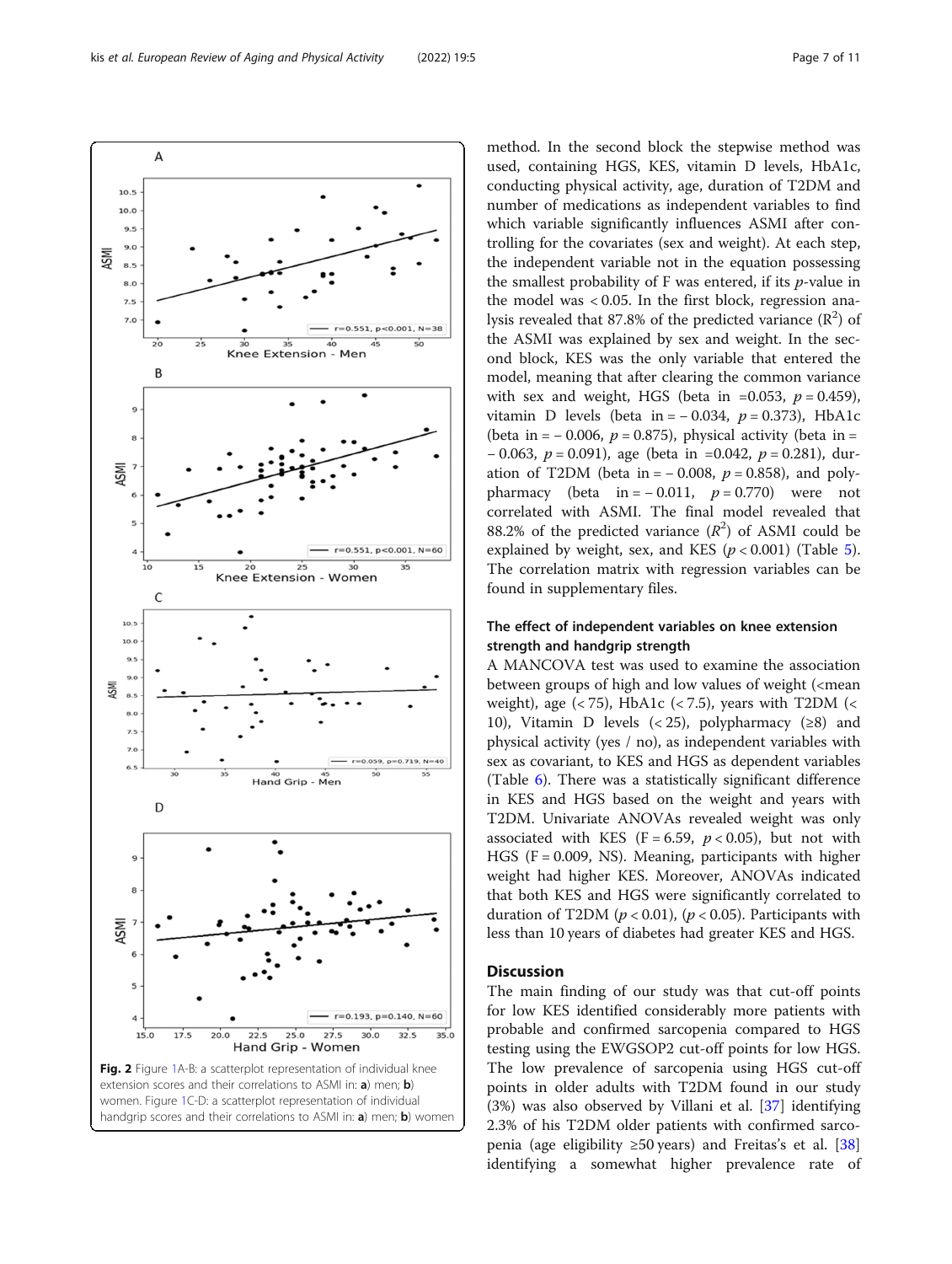| <b>Block</b> | <b>Predicting Variable</b> |          |            | F change | $R^2$ change |            | $R^2$ |
|--------------|----------------------------|----------|------------|----------|--------------|------------|-------|
|              | Weight                     | 14.127   | $.701***$  |          |              | 310.351*** | 0.878 |
|              | Sex                        | $-4.272$ | $-.231***$ |          |              |            |       |
|              | Knee extension strenght    | 2.012    | $.124*$    | $4.048*$ | 0.005        | 215.756*** | 0.882 |

<span id="page-7-0"></span>Table 5 Hierarchical multiple regression

Parameters in regression model  $p < 0.05$ ,  $p < 0.01$ ,  $p < 0.001$ 

Note: t- The t statistic is the coefficient divided by its standard error.  $β$  is the normalized coefficient, the highest its absolute value, the variable have more influence on the depended variable. The F value in regression is the result of a test where the null hypothesis is that all of the regression coefficients are equal to

zero.  $R^2$  - coefficient of determination is a statistical measure of how well the regression predictions approximate the real data points

confirmed sarcopenia (7%) and mostly women (88%), potentially due to a higher ASMI cut-off point for women (6.0 kg/m2). This observation is perplexing since T2DM older patients are known to possess markedly reduced muscle strength [[5\]](#page-8-0), and in particular low handgrip strength [\[39\]](#page-9-0), with an increased risk for sarcopenia [[40,](#page-9-0) [41\]](#page-9-0).

Despite the EWGSOP2 algorithm's potential to reduce health costs by reducing the number of DXA measurements to identify sarcopenic patients [[42\]](#page-9-0), it has been often scrutinized by investigators, observing a markedly lower prevalence of probable and confirmed sarcopenia compared to the earlier EWGSOP1 guidelines. This lower prevalence of sarcopenia is mainly due to the reduced cut-off points for both HGS (3 k"g and a 4 k"g reduction in HGS for men and women respectively), and ASMI (a  $0.25 \text{ kg/m}^2$  and  $0.17 \text{ kg/m}^2$  reductions in men and women respectively [\[42](#page-9-0)–[45](#page-10-0)]. Indeed, in our cohort of older T2DM patients, a higher prevalence of mostly pre-sarcopenia (10%) and confirmed sarcopenia (4%) was identified using the EWGSOP1 cut-off points for low HGS.

The EWGSOP2 recommends the use of one or two strength tests as their primary criterion for the identification of sarcopenia, an upper body test (HGS) and a lower body test (five-repetition chair stands) [\[16](#page-9-0)]. We

Table 6 Multivariate Analysis of Covariance (MANCOVA) effects on knee extension and handgrip strength

| Variable          | Wilks' λ | f        | <b>DF/DF Error</b> | <b>Partial</b><br>η2 |  |
|-------------------|----------|----------|--------------------|----------------------|--|
| Weight            | 0.915    | $3.562*$ | 2,77               | 0.085                |  |
| Age               | 0.945    | 2.221    | 2,77               | 0.055                |  |
| <b>T2DM Years</b> | 0.887    | 4.925*   | 2,77               | 0.113                |  |
| HbA1c             | 0.988    | 0.462    | 2,77               | 0.012                |  |
| Vitamin D         | 0.987    | 0.512    | 2,77               | 0.013                |  |
| # of drugs        | 0.998    | 0.077    | 2,77               | 0.002                |  |
| Physical Act      | 0.987    | 0.492    | 2,77               | 0.013                |  |

 $*$ *p* < 0.05

Note: Wilks' λ represents the ratio between the error variance (or covariance) and the effect variance (or covariance), F is the statistics, DF – degree of freedom, Partial η2 - effect size, represents the proportion of the variance in the dependent variable that can be explained by the variance in the groups of a categorical independent variable

believe that the addition of a lower body strength test to the HGS test is imperative since the HGS is a poor predictor of both total body strength [\[20\]](#page-9-0), and functional performance [[46,](#page-10-0) [47\]](#page-10-0), while yielding dissimilar sarcopenia rates compared to lower body testing (chair stands), in a community-dwelling group of middle aged and older adults  $[48]$  $[48]$ . The KES test can be recommended as an alternative lower body strength test for the chair rise test, as it involves less complex weight-bearing body movements [[49\]](#page-10-0), is better suited for diabetics with peripheral neuropathy  $[50]$  $[50]$ , as well as obese older adults with moderate to advanced osteoarthritis [\[51,](#page-10-0) [52\]](#page-10-0).

Our study was not exclusive in observing that the identification of probable sarcopenia is dependent on the strength tests performed. Wearing et al. has shown that by choosing a proper strength screening test 27% of patients would benefit from the continuation of the screening process, possibly preventing further strength reductions through an early initiation of suitable interventions [\[29\]](#page-9-0). The higher prevalence of probable sarcopenia in measures other than HGS was found in other studies using the new EWGSOP2 algorithm. Higher rates of probable sarcopenia using the chair rise test were found by Kim et  $(13\%$  in women)  $[53]$  $[53]$  $[53]$ , as well as Johansson et al.  $(4.4\% \text{ vs } 1.3\%)$   $[48]$  $[48]$  $[48]$ , noticing that subjects identified with probable sarcopenia by chair raise, were heavier and more obese than subjects identified by HGS, probably due to the greater influence of relative leg muscle strength. Dodd et al. observed that chair rise detected double the prevalence rates of probable sarcopenia in comparison to the HGS (15% vs 7%), stating the need to perform both tests to better assess probable sarcopenia [\[54](#page-10-0)].

The correlation found between KES and ASMI along with other body size measures (BMI, body weight, WC) is important as it can be associated with an "obesity paradox". The obesity paradox is generally referring to the protective effect obesity imparts on decreased mortality in older adults [[55\]](#page-10-0). That said, the term obesity paradox has also been related to the added muscle mass [[11,](#page-9-0) [56](#page-10-0)] and muscle strength [[57](#page-10-0)], Caused by the anabolic effect that occurs through continuously carrying the added body mass associated with obesity. This phenomenon is especially expressed in the lower body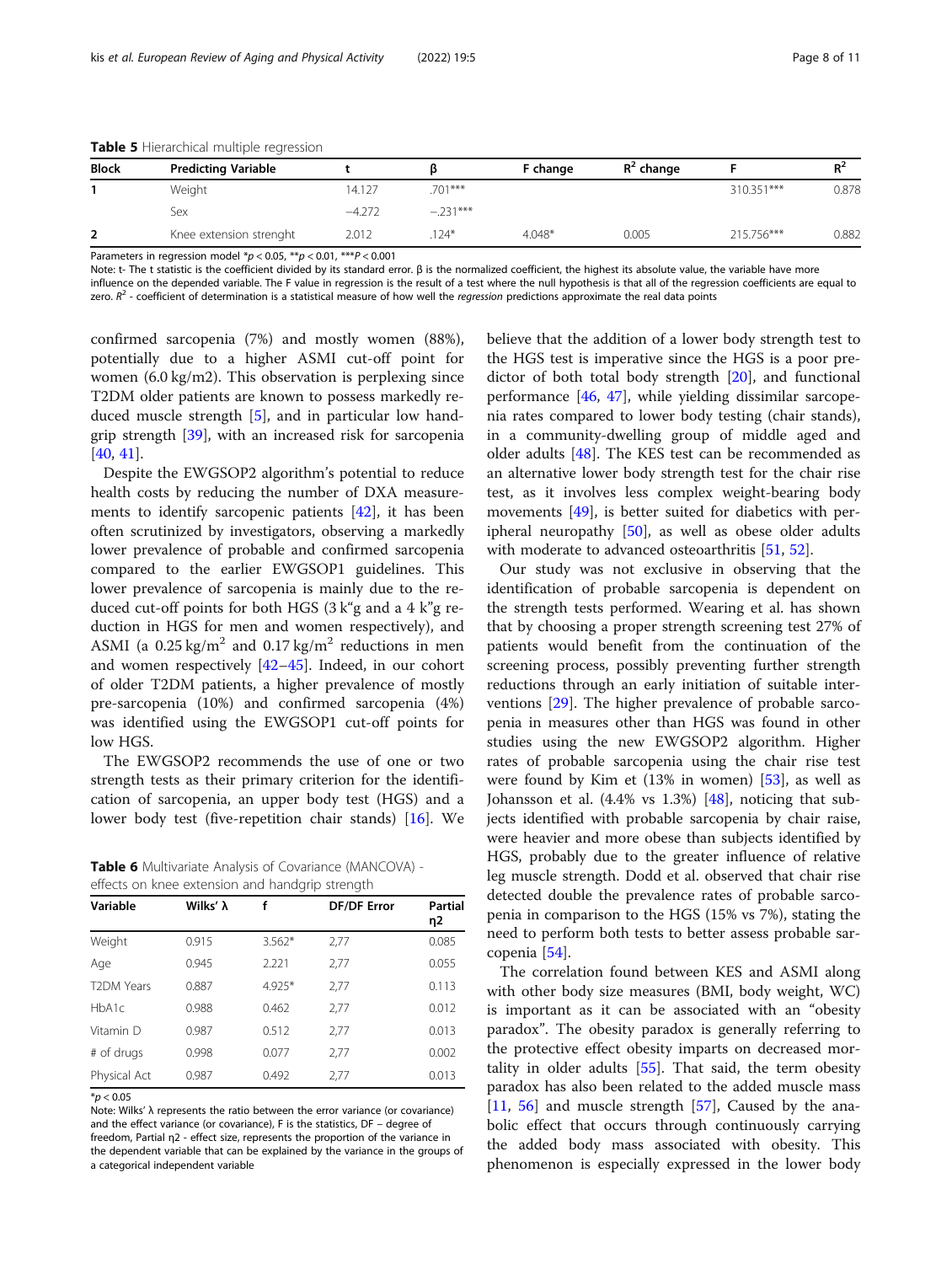<span id="page-8-0"></span>[[58\]](#page-10-0), through an increase in absolute KES [\[59](#page-10-0)], underscoring the need to normalize KES to body size using relative strength cut-off points. Relative muscle strength (muscle strength divided by bodyweight) better identifies individuals with reduced muscle strength through either HGS [[60,](#page-10-0) [61\]](#page-10-0) or KES testing [\[28,](#page-9-0) [62\]](#page-10-0), thus possibly reducing false negative sarcopenia assessments.

The high prevalence of obesity in our cohort, can possibly explain the low prevalence of confirmed sarcopenia through low ASMI scores that coincide with the higher BMI values generally associated with higher fat free mass [[63\]](#page-10-0).

Overall, the prevalence of common health complications exhibited by the subjects in our study was somewhat lower than values generally seen in older T2DM patients [\[64](#page-10-0)]. Our finding that muscle strength (both HGS and KES) was significantly correlated to duration of T2DM is in line with chen et al. [[62](#page-10-0)], while unlike Izzo et al. [\[14](#page-9-0)], stating that diabetes duration does not increase the prevalence of sarcopenia. The finding that most of the patients possessing low physical performance scores, concurrently possess low relative KES compared to those with impaired HGS, further affirms the added value in using KES as a sarcopenia screening tool.

Our study has several limitations. Its main limitation is the relatively small sample of T2DM patients making our findings difficult to generalize to older adults with T2DM. Additionally, the majority of our patients were younger than 75 years of age with only a small number of patients being older than 75, thus reducing the potential to truly investigate the age factor on outcome measures.

#### Conclusion

In a cohort of 100 mostly obese T2DM older patients, relative KES cut-off points using a simple hand-held dynamometer can assist in the identification of mostly probable sarcopenia and confirmed sarcopenia cases using EWGSOP2 cut off points for low muscle mass. Using the EWGSOP2 cut off points for low muscle strength by HGS mostly failed to identify probable and confirmed sarcopenia, possibly due to high prevalence of normal absolute handgrip and ASMI values associated with subjects possessing high BMI and body weight.

It must be stated that our study is the first to assess the prevalence of probable and confirmed sarcopenia in older T2DM patients by relative KES cut off points. Due to the importance of the initial screening strength test for further analysis and early treatment of sarcopenia and to reduce false negative sarcopenia, it would be prudent to add a lower body strength test such as the relative KES while screening older T2DM patients for sarcopenia while using the EWGSOP2 guidelines.

#### Abbreviations

ANOVA: one-way analysis of variance; ASMI: appendicular skeletal mass index; BIA: bioelectrical impendence analysis; BMI: body mass index; EWGSOP 1/2: The European Working Group on Sarcopenia in Older People; HGS: handgrip strength; KES: knee extension strength; MANCOVA: multivariate analysis of covariance; T2DM: Type 2 Diabetes Mellitus; TUG: timed up and go test; WC: Waist circumference

#### Acknowledgements

This work was performed in partial fulfillment of the requirements for a Ph.D. degree by Ofer Kis at the Faculty of Health Sciences, Ariel University, Ariel, Israel.

#### Authors' contributions

OK, AB and AR conceived the study; OK, AB, RE, AD, NS and DSM designed the study; OK and AB analyzed the data; OK and AB wrote the manuscript; AD, NS, RE and DSM reviewed the manuscript. All authors read and approved the final manuscript.

#### Funding

#### None.

#### Availability of data and materials

The datasets generated and/or analyzed during the current study are not publicly available due to institutional restrictions but are available from the corresponding author on reasonable request.

#### **Declarations**

#### Ethics approval and consent to participate

The study has received ethics approval from the Tel-Aviv Sourasky Medical Center Institutional Review Board. All participants will provide written informed consent to participate in the study.

#### Consent for publication

All authors provided consent for publication.

#### Competing interests

The authors declare that they have no competing interests.

#### Author details

<sup>1</sup>The Faculty of Health Sciences, Ariel University, Ariel, Israel. <sup>2</sup>Institute of Endocrinology, Metabolism and Hypertension, Tel Aviv Sourasky Medical Center, 6 Weizmann St, 64239 Tel-Aviv, Israel. <sup>3</sup>The Sagol Center for Epigenetics of Metabolism and Aging, Tel Aviv Sourasky Medical Center, Tel-Aviv, Israel. <sup>4</sup>School of Health Sciences, Ashkelon Academic College, Ashkelon, Israel. <sup>5</sup>The Academic College at Wingate, Wingate Institute, Netanya, Israel. <sup>6</sup>The Sackler Faculty of Medicine Tel-Aviv University, Tel-Aviv, Israel.

#### Received: 20 May 2021 Accepted: 25 November 2021 Published online: 27 January 2022

#### References

- 1. Centers for Disease Control and Prevention. National Diabetes Statistics Report, 2020. Atlanta, GA: Centers for Disease Control and Prevention, U.S. Dept of Health and Human Services; 2020.
- 2. Key global findings 2021. The IDF Diabetes Atlas 10th Edition. ©2021 International Diabetes Federation. [https://www.diabetes.org/.](https://www.diabetes.org/)
- 3. Umegaki H. Sarcopenia and frailty in older patients with diabetes mellitus. Geriatr Gerontol Int. 2016;16(3):293–9. [https://doi.org/10.1111/ggi.12688.](https://doi.org/10.1111/ggi.12688)
- 4. Kalyani RR, Tra Y, Yeh H-C, Egan JM, Ferrucci L, Brancati FL. Quadriceps strength, quadriceps power, and gait speed in older U.S. adults with diabetes: results from the National Health and nutrition examination survey (NHANES), 1999–2002. J Am Geriatr Soc. 2013;61(5):769–75. [https://doi.org/1](https://doi.org/10.1111/jgs.12204) [0.1111/jgs.12204.](https://doi.org/10.1111/jgs.12204)
- 5. Leenders M, Verdijk LB, van der Hoeven L, Adam JJ, van Kranenburg J, Nilwik R, et al. Patients with type 2 diabetes show a greater decline in muscle mass, muscle strength, and functional capacity with aging. J Am Med Dir Assoc. 2013;14(8):585–92. [https://doi.org/10.1016/j.jamda.2](https://doi.org/10.1016/j.jamda.2013.02.006) [013.02.006](https://doi.org/10.1016/j.jamda.2013.02.006).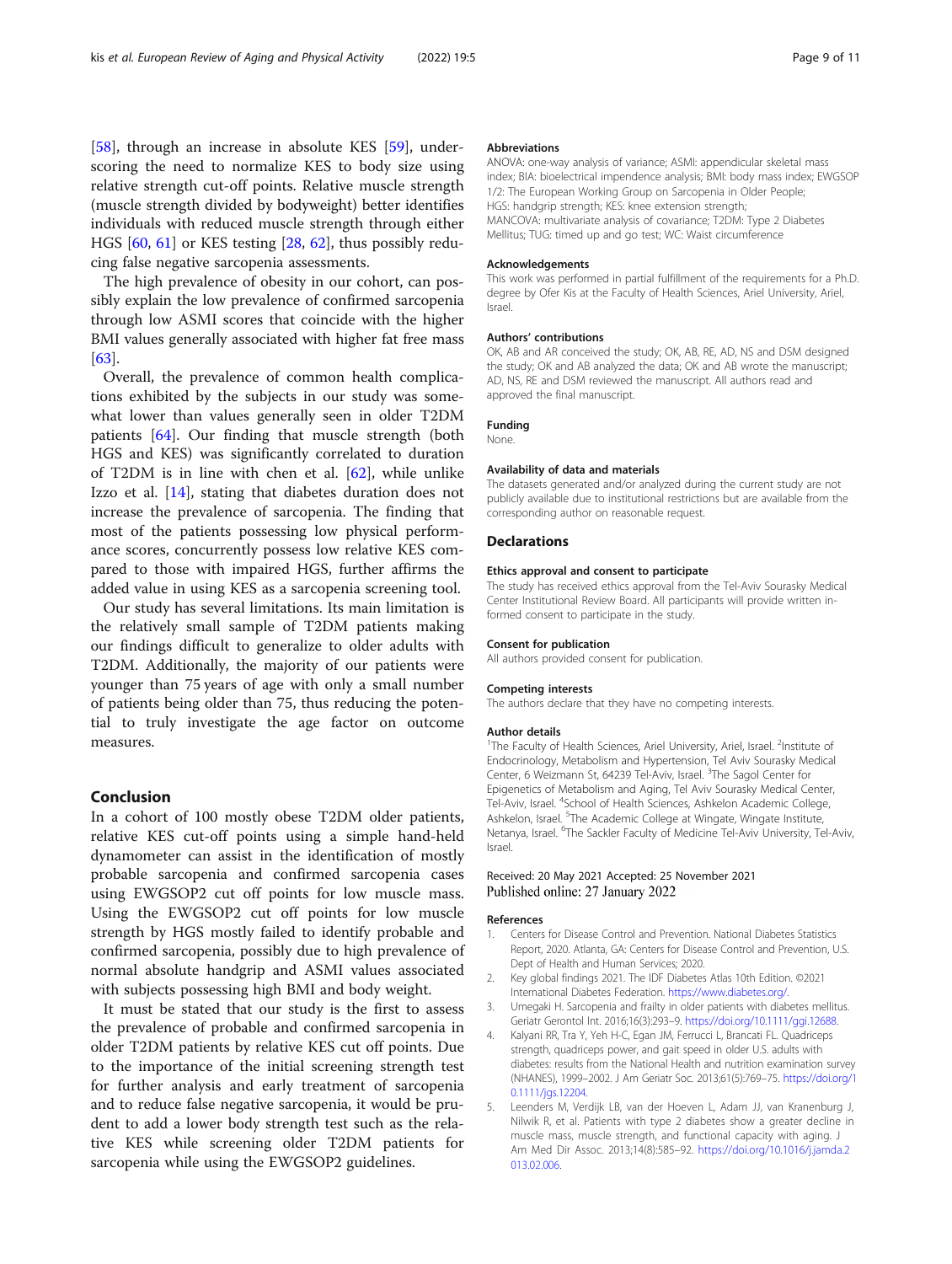- <span id="page-9-0"></span>6. Wong E, Backholer K, Gearon E, Harding J, Freak-Poli R, Stevenson C, et al. Diabetes and risk of physical disability in adults: a systematic review and meta-analysis. Lancet Diabetes Endocrinol. 2013;1(2):106–14. [https://doi.](https://doi.org/10.1016/S2213-8587(13)70046-9) [org/10.1016/S2213-8587\(13\)70046-9.](https://doi.org/10.1016/S2213-8587(13)70046-9)
- 7. Calvani R, Rodriguez-Mañas L, Picca A, Marini F, Biancolillo A, Laosa O, et al. The "metabolic biomarkers of frailty in older people with type 2 diabetes mellitus" (MetaboFrail) study: rationale, design and methods. Exp Gerontol. 2020;129:110782. [https://doi.org/10.1016/j.exger.2019.110782.](https://doi.org/10.1016/j.exger.2019.110782)
- 8. Corriere M, Rooparinesingh N, Kalyani RR. Epidemiology of Diabetes and Diabetes Complications in the Elderly: An Emerging Public Health Burden. Curr Diabetes Rep. 2013;13:805–13 Available from: [https://www.ncbi.nlm.nih.](https://www.ncbi.nlm.nih.gov/pmc/articles/PMC3856245/) [gov/pmc/articles/PMC3856245/.](https://www.ncbi.nlm.nih.gov/pmc/articles/PMC3856245/)
- 9. Cruz-Jentoft AJ, Baeyens JP, Bauer JM, Boirie Y, Cederholm T, Landi F, et al. Sarcopenia: European consensus on definition and diagnosis. Age Ageing. 2010;39(4):412–23. <https://doi.org/10.1093/ageing/afq034>.
- 10. Cui M, Gang X, Wang G, Xiao X, Li Z, Jiang Z, Wang G. A cross-sectional study: Associations between sarcopenia and clinical characteristics of patients with type 2 diabetes. Medicine (Baltimore). 2020;99(2):e18708.
- 11. Mesinovic J, McMillan LB, Shore-Lorenti C, De Courten B, Ebeling PR, Scott D. Metabolic Syndrome and Its Associations with Components of Sarcopenia in Overweight and Obese Older Adults. J Clin Med. 2019; 8(2):145.
- 12. Murata Y, Kadoya Y, Yamada S, Sanke T. Sarcopenia in elderly patients with type 2 diabetes mellitus: prevalence and related clinical factors. Diabetol Int. 2017;9(2):136–42. [https://doi.org/10.1007/s13340-017-0339-6.](https://doi.org/10.1007/s13340-017-0339-6)
- 13. Sinclair AJ, Abdelhafiz AH, Rodríguez-Mañas L. Frailty and sarcopenia newly emerging and high impact complications of diabetes. J Diabetes Complicat. 2017;31(9):1465–73. [https://doi.org/10.1016/j.jdiacomp.2017.05.003.](https://doi.org/10.1016/j.jdiacomp.2017.05.003)
- 14. Izzo A, Massimino E, Riccardi G, Della Pepa G. A Narrative Review on Sarcopenia in Type 2 Diabetes Mellitus: Prevalence and Associated Factors. Nutrients. 2021;13(1):183.
- 15. Mayhew AJ, Amog K, Phillips S, Parise G, McNicholas PD, de Souza RJ, et al. The prevalence of sarcopenia in community-dwelling older adults, an exploration of differences between studies and within definitions: a systematic review and meta-analyses. Age Ageing. 2019;48(1):48–56. [https://](https://doi.org/10.1093/ageing/afy106) [doi.org/10.1093/ageing/afy106.](https://doi.org/10.1093/ageing/afy106)
- 16. Cruz-Jentoft AJ, Bahat G, Bauer J, Boirie Y, Bruyère O, Cederholm T, et al. Sarcopenia: revised European consensus on definition and diagnosis. Age Ageing. 2019;48(1):16–31. [https://doi.org/10.1093/ageing/afy169.](https://doi.org/10.1093/ageing/afy169)
- 17. Samuel D, Rowe P, Hood V, Nicol A. The relationships between muscle strength, biomechanical functional moments and health-related quality of life in non-elite older adults. Age Ageing. 2012;41(2):224–30. [https://doi.](https://doi.org/10.1093/ageing/afr156) [org/10.1093/ageing/afr156](https://doi.org/10.1093/ageing/afr156).
- 18. Park SW, Goodpaster BH, Strotmeyer ES, Kuller LH, Broudeau R, Kammerer C, et al. Accelerated loss of skeletal muscle strength in older adults with type 2 diabetes: the health, aging, and body composition study. Diabetes Care Am Diabetes Assoc. 2007;30(6):1507–12. [https://doi.](https://doi.org/10.2337/dc06-2537) [org/10.2337/dc06-2537](https://doi.org/10.2337/dc06-2537).
- 19. Andersen H, Nielsen S, Mogensen CE, Jakobsen J. Muscle strength in type 2 diabetes. Diabetes. 2004;53(6):1543–8. [https://doi.org/10.2337/dia](https://doi.org/10.2337/diabetes.53.6.1543) [betes.53.6.1543.](https://doi.org/10.2337/diabetes.53.6.1543)
- 20. Yeung SSY, Reijnierse EM, Trappenburg MC, Hogrel J-Y, McPhee JS, Piasecki M, et al. Handgrip strength cannot be assumed a proxy for overall muscle strength. J Am Med Dir Assoc. 2018;19(8):703–9. [https://doi.org/10.1016/j.ja](https://doi.org/10.1016/j.jamda.2018.04.019) [mda.2018.04.019.](https://doi.org/10.1016/j.jamda.2018.04.019)
- 21. IJzerman TH, Schaper NC, Melai T, Meijer K, Willems PJB, Savelberg HHCM. Lower extremity muscle strength is reduced in people with type 2 diabetes, with and without polyneuropathy, and is associated with impaired mobility and reduced quality of life. Diabetes Res Clin Pract. 2012;95(3):345–51. <https://doi.org/10.1016/j.diabres.2011.10.026>.
- 22. Buckinx F, Croisier J-L, Charles A, Petermans J, Reginster J-Y, Rygaert X, et al. Normative data for isometric strength of 8 different muscle groups and their usefulness as a predictor of loss of autonomy among physically active nursing home residents: the SENIOR cohort. J Musculoskelet Neuronal Interact. 2019;19(3):258–65.
- 23. Muff G, Dufour S, Meyer A, Severac F, Favret F, Geny B, et al. Comparative assessment of knee extensor and flexor muscle strength measured using a hand-held vs. isokinetic dynamometer. J Phys Ther Sci. 2016;28(9):2445–51. [https://doi.org/10.1589/jpts.28.2445.](https://doi.org/10.1589/jpts.28.2445)
- 24. Mentiplay BF, Perraton LG, Bower KJ, Adair B, Pua Y-H, Williams GP, et al. Assessment of lower limb muscle strength and power using hand-held and

fixed dynamometry: a reliability and validity study. PLoS One. 2015;10(10): e0140822. <https://doi.org/10.1371/journal.pone.0140822>.

- 25. Chamorro C, Armijo-Olivo S, De la Fuente C, Fuentes J, Javier CL. Absolute reliability and concurrent validity of hand held dynamometry and isokinetic dynamometry in the hip, knee and ankle joint: systematic review and metaanalysis. Open Med (Wars). 2017;12(1):359–75. [https://doi.org/10.1515/med-2](https://doi.org/10.1515/med-2017-0052) [017-0052.](https://doi.org/10.1515/med-2017-0052)
- 26. Buckinx F, Croisier J-L, Reginster J-Y, Dardenne N, Beaudart C, Slomian J, et al. Reliability of muscle strength measures obtained with a hand-held dynamometer in an elderly population. Clin Physiol Funct Imaging. 2017; 37(3):332–40. <https://doi.org/10.1111/cpf.12300>.
- 27. Mori H, Kuroda A, Matsuhisa M. Clinical impact of sarcopenia and dynapenia on diabetes. Diabetol Int. 2019;10(3):183–7. [https://doi.org/10.1007/s13340-](https://doi.org/10.1007/s13340-019-00400-1) [019-00400-1.](https://doi.org/10.1007/s13340-019-00400-1)
- 28. Choquette S, Bouchard DR, Doyon CY, Sénéchal M, Brochu M, Dionne IJ. Relative strength as a determinant of mobility in elders 67–84 years of age. A nuage study: nutrition as a determinant of successful aging. J Nutr Health Aging. 2010;14(3):190–5. <https://doi.org/10.1007/s12603-010-0047-4>.
- 29. Wearing J, Konings P, de Bie RA, Stokes M, de Bruin ED. Prevalence of probable sarcopenia in community-dwelling older Swiss people - a cross-sectional study. BMC Geriatr. 2020;20(1):307. [https://doi.org/10.1186/s12877-020-01718-1.](https://doi.org/10.1186/s12877-020-01718-1)
- 30. Buch A, Eldor R, Kis O, Keinan-Boker L, Dunsky A, Rubin A, et al. The effect of circuit resistance training, empagliflozin or "vegeterranean diet" on physical and metabolic function in older subjects with type 2 diabetes: a study protocol for a randomized control trial (CEV-65 trial). BMC Geriatr. 2019;19(1):228. [https://doi.org/10.1186/s12877-019-1219-7.](https://doi.org/10.1186/s12877-019-1219-7)
- 31. Ling CHY, de Craen AJM, Slagboom PE, Gunn DA, Stokkel MPM, Westendorp RGJ, et al. Accuracy of direct segmental multi-frequency bioimpedance analysis in the assessment of total body and segmental body composition in middle-aged adult population. Clin Nutr. 2011;30(5):610–5. [https://doi.org/10.1016/j.clnu.2011.04.001.](https://doi.org/10.1016/j.clnu.2011.04.001)
- 32. Fried LP, Tangen CM, Walston J, Newman AB, Hirsch C, Gottdiener J, et al. Frailty in older adults evidence for a phenotype. J Gerontol A Biol Sci Med Sci. 2001;56(3):M146–57. <https://doi.org/10.1093/gerona/56.3.M146>.
- 33. Bohannon RW, Wikholm JB. Measurements of knee extension force obtained by two examiners of substantially different experience with a hand-held dynamometer. Isokinet Exerc Sci IOS Press. 1992;2(1):5–8. [https://](https://doi.org/10.3233/IES-1992-2101) [doi.org/10.3233/IES-1992-2101.](https://doi.org/10.3233/IES-1992-2101)
- 34. Martien S, Delecluse C, Boen F, Seghers J, Pelssers J, Van Hoecke A-S, et al. Is knee extension strength a better predictor of functional performance than handgrip strength among older adults in three different settings. Arch Gerontol Geriatr. 2015;60(2):252–8. <https://doi.org/10.1016/j.archger.2014.11.010>.
- 35. Chumlea WC, Guo SS, Kuczmarski RJ, Flegal KM, Johnson CL, Heymsfield SB, et al. Body composition estimates from NHANES III bioelectrical impedance data. Int J Obes Relat Metab Disord. 2002;26(12):1596–609.
- 36. Domholdt E. Physical therapy research: principles and applications. 2nd ed. Philadelophia: WB Saunders Co.; 2000.
- 37. Villani A, McClure R, Barrett M, Scott D. Diagnostic differences and agreement between the original and revised European working group (EWGSOP) consensus definition for sarcopenia in community-dwelling older adults with type 2 diabetes mellitus. Arch Gerontol Geriatr. 2020;89:104081. [https://doi.org/10.1016/j.archger.2020.104081.](https://doi.org/10.1016/j.archger.2020.104081)
- 38. de Freitas MM, de Oliveira VLP, Grassi T, Valduga K, Miller MEP, Schuchmann RA, et al. Difference in sarcopenia prevalence and associated factors according to 2010 and 2018 European consensus (EWGSOP) in elderly patients with type 2 diabetes mellitus. Exp Gerontol. 2020;132:110835. [https://doi.org/10.1016/j.exger.2020.110835.](https://doi.org/10.1016/j.exger.2020.110835)
- 39. Anagnostis P, Gkekas NK, Achilla C, Pananastasiou G, Taouxidou P, Mitsiou M, et al. Type 2 diabetes mellitus is associated with increased risk of sarcopenia: a systematic review and Meta-analysis. Calcif Tissue Int. 2020; 107(5):453–63. [https://doi.org/10.1007/s00223-020-00742-y.](https://doi.org/10.1007/s00223-020-00742-y)
- 40. Chen F, Xu S, Wang Y, Chen F, Cao L, Liu T, et al. Risk factors for sarcopenia in the elderly with type 2 diabetes mellitus and the effect of metformin. J Diabetes Res. 2020;2020:3950404–10. [https://doi.org/10.1155/2020/3950404.](https://doi.org/10.1155/2020/3950404)
- 41. Wang T, Feng X, Zhou J, Gong H, Xia S, Wei Q, Hu X, Tao R, Li L, Qian F, Yu L. Type 2 diabetes mellitus is associated with increased risks of sarcopenia and pre-sarcopenia in Chinese elderly. Sci Rep. 2016;6:38937.
- 42. Reiss J, Iglseder B, Alzner R, Mayr-Pirker B, Pirich C, Kässmann H, et al. Consequences of applying the new EWGSOP2 guideline instead of the former EWGSOP guideline for sarcopenia case finding in older patients. Age Ageing. 2019;48(5):719–24. [https://doi.org/10.1093/ageing/afz035.](https://doi.org/10.1093/ageing/afz035)